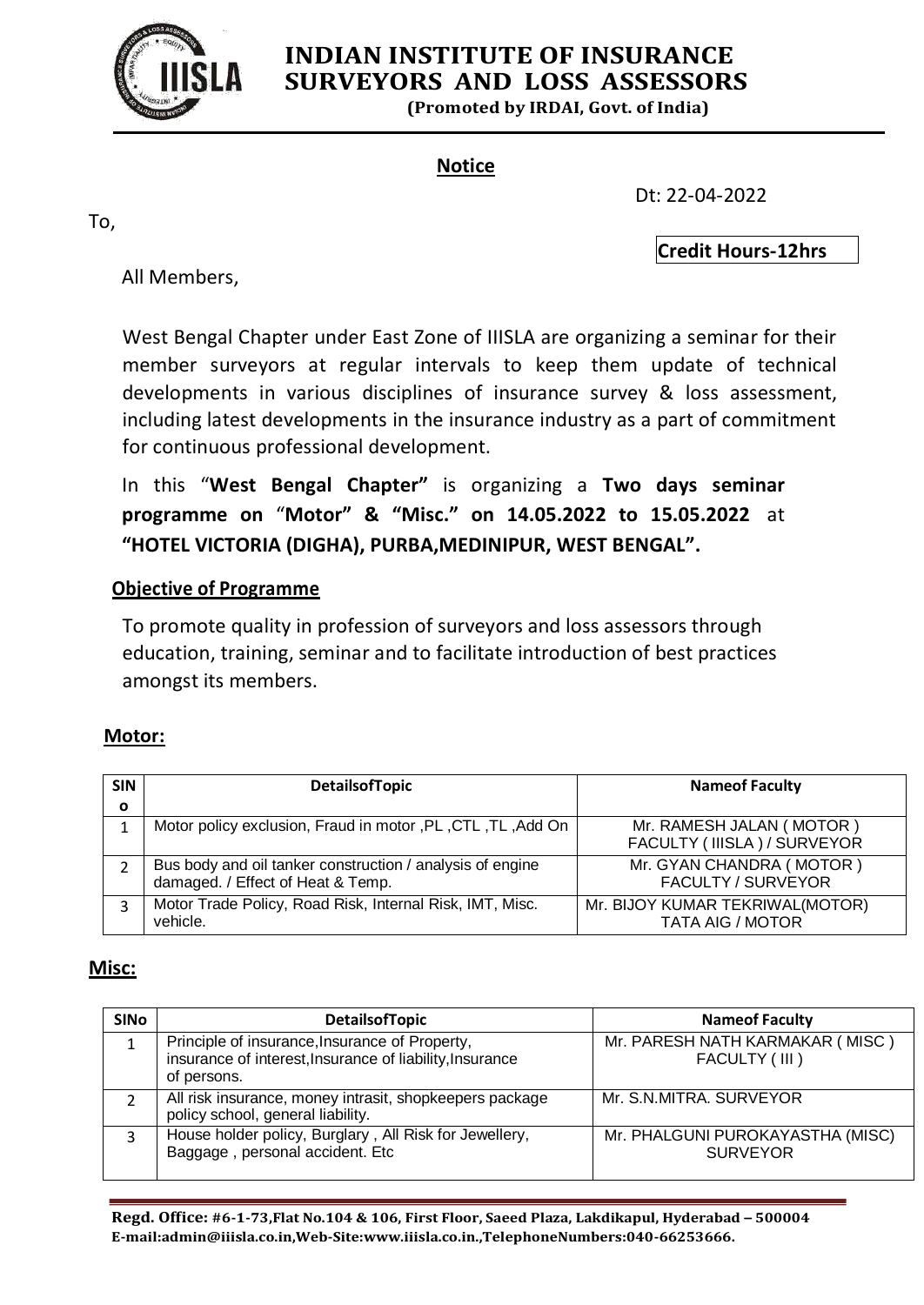

**(Promoted by IRDAI, Govt. of India)**

## **VENUE:**

## **"HOTEL VICTORIA (DIGHA), PURBA, MEDINIPUR, WEST BENGAL".**

| Total No. of Seats   Delegate Fee |                           | <b>Department</b> | Program     |
|-----------------------------------|---------------------------|-------------------|-------------|
| 75                                | Rs.6,490/-(Including GST) | Motor             | Residential |
| 35                                | Rs.6,490/-(Including GST) | Misc.             | Residential |

#### **Accommodation:**

Double Sharing– 55Rooms

#### **The followingconveners of theprogram.**

|                 | Convener-1                 | Convener-2                    |
|-----------------|----------------------------|-------------------------------|
| <b>Name</b>     | Shri. Sugata Sinha         | <b>Shri. Suman Kumar Bose</b> |
| <b>Mobile</b>   | 9434242709                 | 9434059513                    |
| <b>Email-ID</b> | sugatasinha.surv@gmail.com | sumanbose93@yahoo.com         |

#### **Note: Cutoff date for registration is Dt: 06-05-2022.**

#### **PROTOCOL FOR TRAINGING/SEMNIAR REGISTRATION FOR PARTICPANTS**

- Those members registering for the seminar has to make the membership subscription payment for the FY22-23before attending to register, as if found membership due , the registration for the seminar will be cancelled, without any intimation.
- The first **75** participants in Residential "**MOTOR**" & **35** participants in Residential "**MISC**" only will be entertained.
- The first step to register for the seminar is to make the Payment of Rs.6,490/-(Including GST) for Residential to be pay via IMPS / NEFT. The details of UTR number be noted.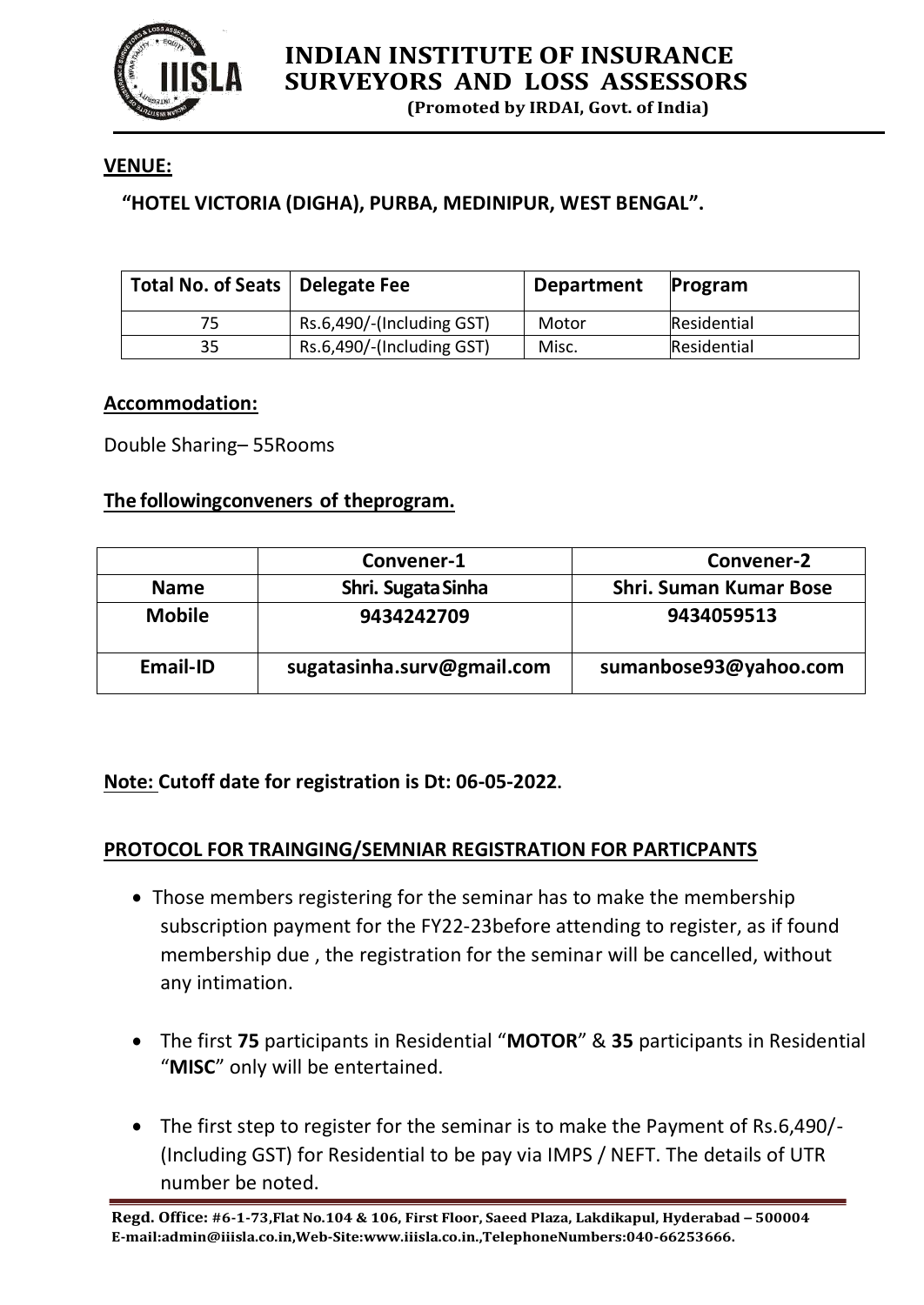

# **INDIAN INSTITUTE OF INSURANCE SURVEYORS AND LOSS ASSESSORS**

**(Promoted by IRDAI, Govt. of India)**

The details of the Account to be used for IMPS/NEFT is as follows:

**Name: Indian Institute of Insurance Surveyors and Loss Assessors A/C No: 030010100327756 Bank Name: Axis Bank Branch Name: Jubilee Hills, Hyderabad. IFSC Code: UTIB0000030**

- After payment and UTR in hand, All participants must register for the seminar through their individual log-in portal withwww.iiisla.co.in
- In the portal the member will be able to see the seminar details and, the member can register for the seminar, where he will be prompted for the UTR number, and its screen shot also need to be uploaded. Once all columns are filled properly the registration maybe completed by submitting the SUBMIT button.
- The payment made via IMPS/NEFT should be noted for its UTR and the same may be maintained with the member for any clarifications in future.
- Members who have made payment via IMPS/NEFT but couldn't get a seat due to closing of the seminar may write a mail to seminarsiiisla@gmail.com with the details of their payment made (UTR number for refund of the same. (Screen shot of the payment needs to be attached for reference.)
- Participants will receive the entry pass signed by IIISLA for his payment and seat allocation.
- All materials related to the training will be provided at the venue by the Seminar convener.
- Participants to register their attendance 10 minutes prior to starting the training program at the venue in the presence of Seminar convener.
- The Credit hours will be credited to the participant portal after cross checking for his payment and his attendance as reported by the Observer. Once the same is updated in the portal the member can download his credit Hour certificate.
- The Institute doesn't guarantee on the stay facility or other amenities, for which the Seminar convener is responsible.